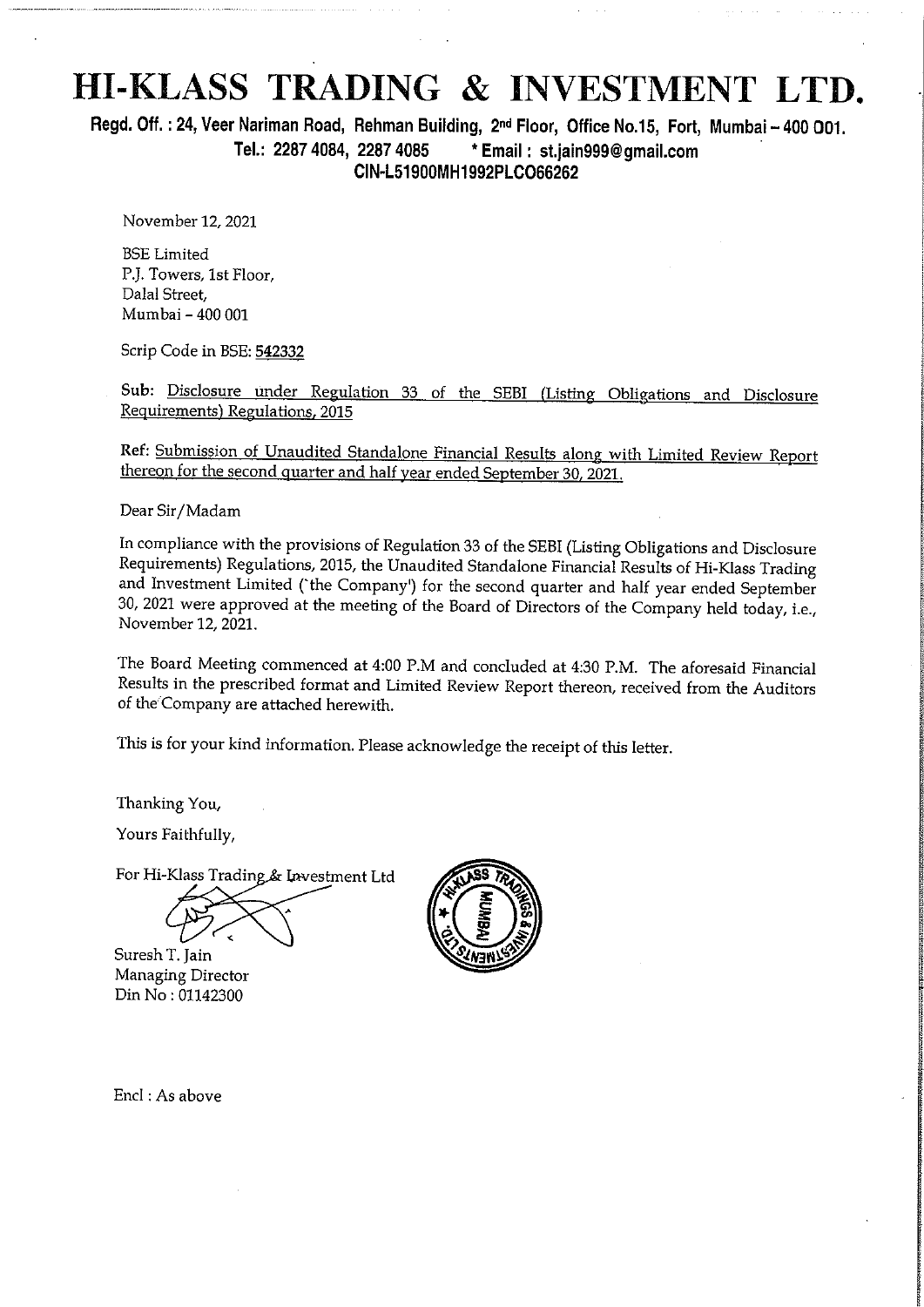

RRGAWANDE & CO.<br>CHARTERED ACCOUNTANTS<br>F-106, B-Wing, Express Zone Mall, Opp. Reliance Energy Ltd., Western Express Highway, Goregaon (East), Mumbai - 400 063.<br>E-Mail:- rrgawandeandco@yahoo.co.uk & rrgawandeandco@hotmail.com<br>Mobile No 98214 61170, 93214 61170 Tel. No. 022 2088 9653

## September 2021 of Hi-Klass Trading and Investment Limited under Regulation 33 of the Securities and<br>Exchange Board of India (Listing Obligations and Disclosure Requirements) Regulation, 2015. Limited review report on unaudited standalone financial results for the quarter and year to date ended 30 Exchange Board

To Board of Directors of Hi-Klass Trading and Investment Limited

and 1. We have reviewed the accompanying Statement of unaudited standalone financial results of Hi-Klass Trading Investment Limited ("the Company") for the quarter ended and year to date results for the period from 1 July<br>In 30 September 2021 ("the Statement"), but a statement of the period from 1 July 2021 to 30 September 2021 ("the Statement"), being submitted by the Company pursuant to the period from 1 July<br>Regulation 33 of the Securities and Exchange Board of India (Littles Oldinary pursuant to the requirements of Regulations, 2015, as amended ('Listing Regulations'). Regulation 33 of the Securities and Exchange Board of India (Listing Obligations and Disclosure Requirements)

Directors, 2. This Statement, atement, which is the responsibility of the Company's management and approved by the Board of Accounting Standard 34. "Interim Financial Reporting" ("Ind AS 34"), prescribed under Section 133 of the Companies Act 2013 and other prescribed under Section 133 of the Directors, has been prepared in accordance with the recognition and measurement principles laid down in Indian Companies Act, Companies Act, 2013, and other accounting principles generally accepted in India and in compliance with<br>Regulation 33 of the Listing Regulations Our responsibility is to issue the India and in compliance with review, of of the Listing Regulations. Our responsibility is to issue a report on the Statement based on our

3. 3. We conducted our review of the Statement in accordance with the Standard on Review Engagements (SRE) 2410<br>"Review of Interim Financial Information Performed by the Lab Institute of Chartered Accountants of India. This standard requires that we plan and perform the review to obtain<br>moderate assignance as to whather the limit of India. This standard requires that we plan and perform the re of Interim Financial Information Performed by the Independent Auditor of the Entity" issued by the<br>of Chartered Accountants of India This and The Independent Auditor of the Entity" issued by the moderate assurance as to whether the Statement is free of material misstatement. A review is limited primarily to<br>inquiries of company personnel and probability is the of material misstatement. A review is limited primaril inquiries of company than an audit. personnel and analytical procedures applied to financial data and thus provides less assurance We have not performed an audit and accordingly, we do not express an audit opinion.

4. Based on our review conducted as above, nothing has come to our attention that causes us to believe that the accompanying accompanying Statement, prepared in accordance with applicable accounting standards and other recognised<br>accounting practices and policies has not disclosed the informational accounting standards and other recognised 33 of the practices and policies has not disclosed the information required to be disclosed in terms of Regulation which it is SEB! SEBI (Listing Obligations and Disclosure Requirements) Regulations, 2015 including the manner in to be disclosed, or that it contains any material misstatement.

For R. R. Gawande & Co.<br>Chartered Accountants (Firm Regn No.123762W) o,9cer

 $UDIN: 21114555AAAACT6713$ 

Proprietor (Membership No. 114553)<br>Mumbai : 12.11.2021

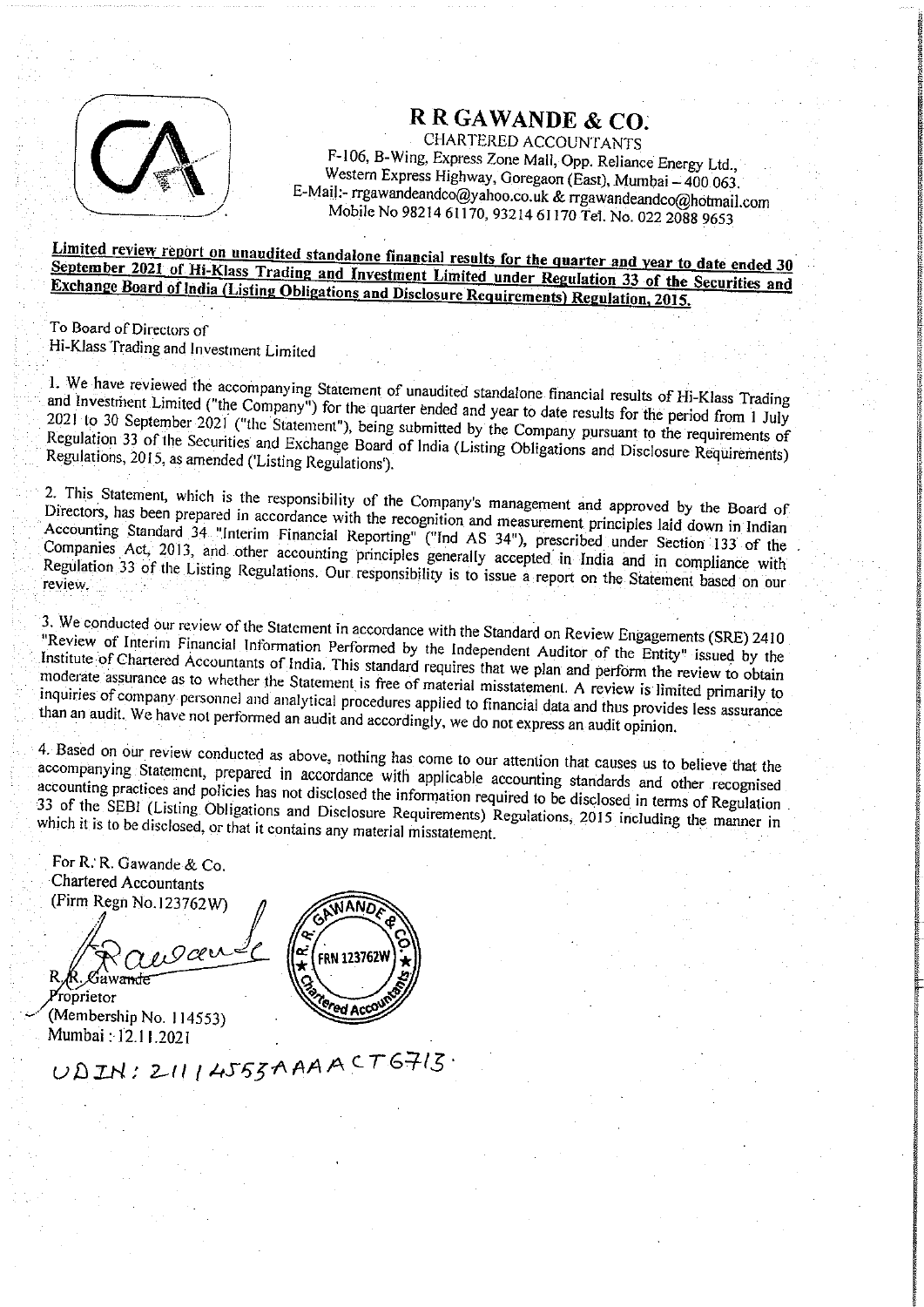## BI-KLASS TRADING & INVESTMENTS LIMITED

CIN - L51900MH1992PLC066262

Statement of Standalone Unaudited Results for the Quarter ended 30/09/2021

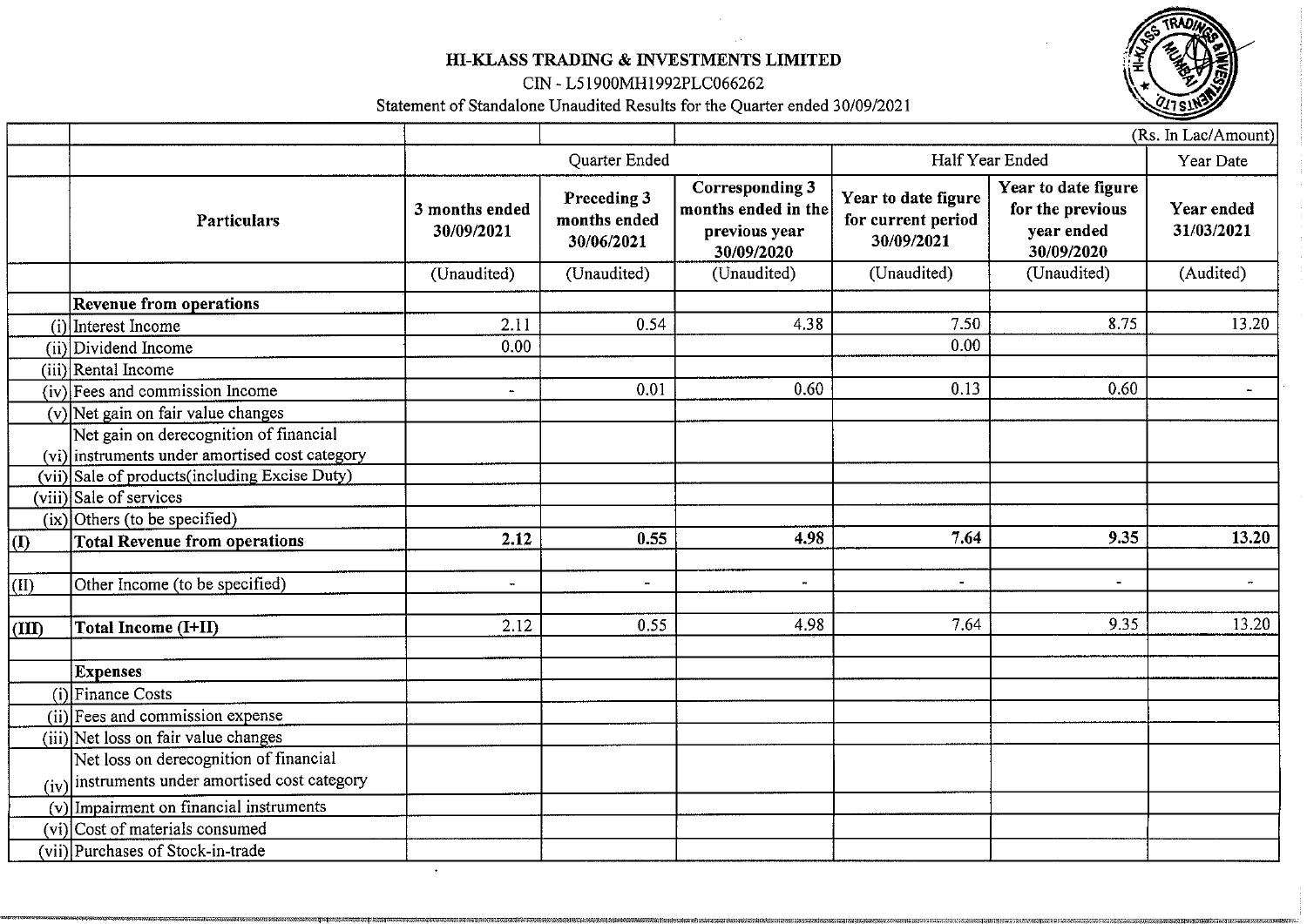|                                                                       | Changes in Inventories of finished goods, stock-                                             |                        |              |              |              |              |                 |
|-----------------------------------------------------------------------|----------------------------------------------------------------------------------------------|------------------------|--------------|--------------|--------------|--------------|-----------------|
|                                                                       | (viii) in-trade and work-in-progress<br>$(ix)$ Employee Benefits Expenses                    |                        |              |              |              |              | 111.67          |
|                                                                       | $(x)$ Depreciation, amortization and impairment                                              | 0.79<br>$\blacksquare$ | 0.08         | 1.08         | 1.62         | 2.44         | 4.74            |
| $(\mathbf{IV})$                                                       | $(xi)$ Others expenses (to be specified)<br><b>Total Expenses (IV)</b>                       | 0.13<br>0.91           | 0.37<br>0.45 | 0.13<br>1.21 | 3.84<br>5.46 | 0.26<br>2.70 | 12.83<br>129.24 |
|                                                                       | Profit / (loss) before exceptional items and tax                                             |                        |              |              |              |              |                 |
| $\frac{(V)}{(VI)}$                                                    | $(III-IV)$<br><b>Exceptional</b> items                                                       | 1.20                   | 0.10         | 3.77         | 2.18         | 6.65         | (116.04)        |
| (VII)<br>$\frac{\sqrt{11}}{\text{(VIII)}}$                            | Profit/(loss) before tax (V-VI)<br>Tax Expense:                                              |                        |              |              |              |              |                 |
|                                                                       | $(1)$ Current Tax<br>$(2)$ Deferred Tax                                                      |                        |              |              |              |              | 0.01            |
|                                                                       | Profit / (loss) for the period from continuing<br>operations(VII-VIII)                       | 1.20                   | 0.10         | 3.77         | 2.18         | 6.65         |                 |
| $\frac{(\text{IX})}{(\text{X})}$<br>$\frac{(\text{XI})}{(\text{XI})}$ | Profit/(loss) from discontinued operations<br>Tax Expense of discontinued operations         |                        |              |              |              |              | (116.05)        |
|                                                                       | Profit/(loss) from discontinued                                                              |                        |              |              |              |              |                 |
| $\frac{(\text{XII})}{(\text{XIII})}$                                  | operations(After tax) (X-XI)<br>Profit/(loss) for the period (IX+XII)                        | 1.20                   | 0.10         | 3.77         | 2.18         | 6.65         | (116.05)        |
| (XIV)                                                                 | Other Comprehensive Income                                                                   |                        |              |              |              |              |                 |
|                                                                       | (A) (i) Items that will not be reclassified to<br>profit or loss (specify items and amounts) |                        |              |              |              |              |                 |
|                                                                       | (ii) Income tax relating to items that will not be<br>reclassified to profit or loss         |                        |              |              |              |              |                 |
|                                                                       | Subtotal (A)                                                                                 |                        |              |              |              |              |                 |
|                                                                       | $(B)$ (i) Items that will be reclassified to profit<br>or loss (specify items and amounts)   |                        |              |              |              |              |                 |
|                                                                       | (ii) Income tax relating to items that will be<br>reclassified to profit or loss             |                        |              |              |              |              |                 |
|                                                                       | Subtotal (B)<br>Other Comprehensive Income $(A + B)$                                         |                        |              |              |              |              |                 |
|                                                                       |                                                                                              |                        |              |              |              |              |                 |

sorry producer received the control of the control

 $\pm$ 

SINS

 $\mathbb{Z}$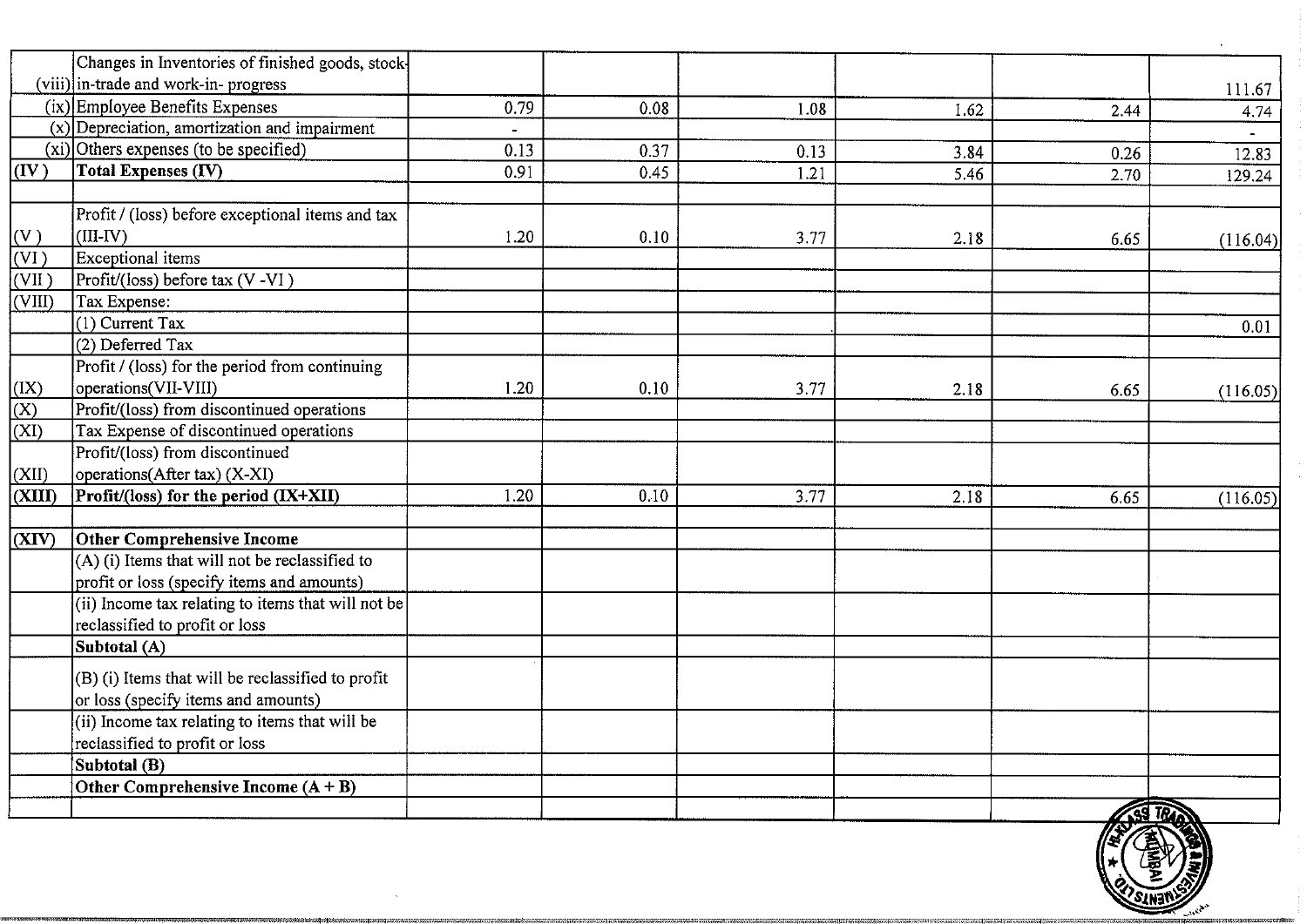| (XV)          | <b>Total Comprehensive Income for the period</b><br>(XIII+XIV) (Comprising Profit (Loss) and<br>other Comprehensive Income for the<br>period)                                                          |              |              |                           |               |                                            |                          |
|---------------|--------------------------------------------------------------------------------------------------------------------------------------------------------------------------------------------------------|--------------|--------------|---------------------------|---------------|--------------------------------------------|--------------------------|
|               | Earnings per equity share (for continuing                                                                                                                                                              | 1.20         | 0.10         | 3.77                      | 2.18          | 6.65                                       | (116.05)                 |
| $\vert$ (XVI) | operations)<br>$\text{Basic}(\text{Rs.})$<br>Diluted (Rs.)                                                                                                                                             |              |              |                           |               |                                            |                          |
|               | Earnings per equity share (for discontinued                                                                                                                                                            | $\cdot$      |              |                           |               |                                            |                          |
|               | $(XVII)$ [operations]<br>Basic (Rs.)<br>Diluted (Rs.)                                                                                                                                                  |              |              |                           |               | $\sim$                                     |                          |
|               | Earnings per equity share (for continuing                                                                                                                                                              |              |              |                           |               |                                            |                          |
|               | $\vert$ (XVIII) and discontinued operations)<br>Basic (Rs.)<br>Diluted (Rs.)                                                                                                                           | 0.00<br>0.00 | 0.00<br>0.00 | 0.00<br>0.00 <sub>1</sub> | 0.00<br>0.00  | 0.00 <sub>1</sub><br>0.00 <sub>1</sub>     | (0.00)<br>(0.00)         |
|               | Notes:<br>1) The above results were reviewed by the Audit Committee and thereafter taken on record by the Board in its                                                                                 |              |              |                           |               |                                            |                          |
|               | meeting held on 12th November, 2021 and also Limited Review were carried out by the Statutory Auditors.<br>2) Previous period figures have been regrouped/rearranged wherever considered necessary.    |              |              |                           |               |                                            |                          |
|               | 3) Financial Results for all the periods presented have been prepared in accordance with IND AS notified under the Companies (Indian Accounting<br>Standards) Rules, 2015 as amended from time to time |              |              |                           |               |                                            |                          |
|               | Date: - 12th November, 2021                                                                                                                                                                            |              |              |                           |               | For HI-KLASS TRADING & INVESTMENTS LIMITED |                          |
|               | Place : - Mumbai                                                                                                                                                                                       |              |              |                           | <b>IVBWNW</b> |                                            | Suresh T. Jain           |
|               |                                                                                                                                                                                                        |              |              |                           |               |                                            | <b>Managing Director</b> |
|               |                                                                                                                                                                                                        |              |              |                           |               |                                            |                          |
|               |                                                                                                                                                                                                        |              |              |                           |               |                                            |                          |
|               |                                                                                                                                                                                                        |              |              |                           |               |                                            |                          |

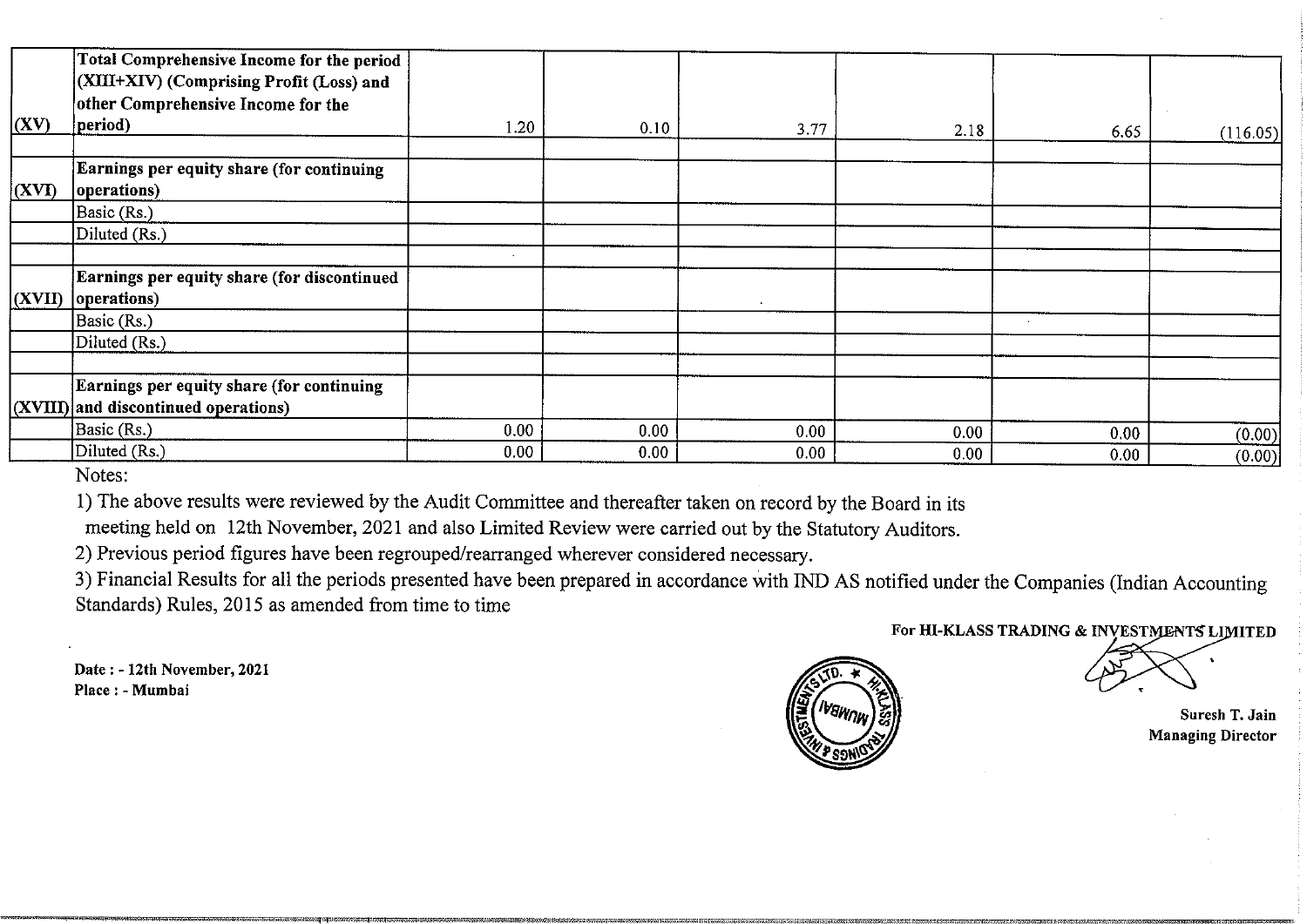# HI-KLASS TRADING & INVESTMENTS LIMITED CIN - L51900MH1992PLC066262 HI-KLASS TRADING & I<br>CIN - L51900MI<br>CIN - L51900MI

.<br>המוקדם היה למונים להינו מוקשים שקשועים שישובים בשנים בבינו למשפטים לכם משפטים בשנים שישובים מולכם משפטים למוני

|                         | HI-KLASS TRADING & INVESTMENTS LIMITED                                                         |                                       |                                           |
|-------------------------|------------------------------------------------------------------------------------------------|---------------------------------------|-------------------------------------------|
|                         | CIN-L51900MH1992PLC066262                                                                      |                                       |                                           |
|                         | <b>Standalone / Consolidated Statement of Assets and Liabilities</b>                           |                                       |                                           |
|                         | <b>Particulars</b>                                                                             | As at half year ended<br>(30/09/2021) | As at Previous year ended<br>(31/03/2021) |
|                         | ASSETS                                                                                         |                                       |                                           |
|                         | <b>If Financial Assets</b>                                                                     |                                       |                                           |
|                         | (a) Cash and cash equivalents<br>(b) Bank Balance other than (a) above                         | 0.29                                  | 0.05                                      |
| $\left( c\right)$       | Derivative financial instruments                                                               |                                       |                                           |
|                         | (d) Receivables<br>(I) Trade Receivables                                                       | 0.00                                  | 44.49                                     |
|                         | (II) Other Receivables                                                                         |                                       |                                           |
|                         | (e) Loans                                                                                      | 345.60                                | 299.19                                    |
| $\left( g\right)$       | (f) Investments<br>Other Financial assets (to be specified)                                    | 0.10                                  | 0.10                                      |
| $\mathbf{z}$            | Non-financial Assets                                                                           |                                       |                                           |
| (a)                     | Inventories                                                                                    | 13.77                                 | 13.77                                     |
| (b)                     | Current tax assets (Net)<br>(c) Deferred tax Assets (Net)                                      |                                       |                                           |
|                         | (d) Investment Property                                                                        |                                       |                                           |
|                         | (e) Biological assets other than bearer plants                                                 |                                       |                                           |
| (f)<br>(g)              | Property, Plant and Equipment<br>Capital work-in-progress                                      | 0.01                                  | 0.01                                      |
| (h)                     | Intangible assets under development                                                            |                                       |                                           |
| (i)                     | Goodwill<br>Other Intangible assets                                                            |                                       |                                           |
| (j)<br>(k)              | Other non-financial assets (to be specified)                                                   | 27.52                                 | 27,52                                     |
|                         | <b>Total Assets</b>                                                                            | 387.30                                | 385.12                                    |
|                         | <b>LIABILITIES AND EQUITY</b>                                                                  |                                       |                                           |
|                         | <b>LIABILITIES</b>                                                                             |                                       |                                           |
|                         | 1 Financial Liabilities<br>(a) Derivative financial instruments                                |                                       |                                           |
|                         | (b) Payables                                                                                   |                                       |                                           |
|                         | (I)Trade Payables                                                                              |                                       |                                           |
|                         | (i) total outstanding dues of micro enterprises<br>and small enterprises                       |                                       |                                           |
|                         | (ii) total outstanding dues of creditors other than                                            |                                       |                                           |
|                         | micro enterprises and small enterprises<br>(II) Other Payables                                 |                                       |                                           |
|                         | (i) total outstanding dues of micro enterprises and                                            |                                       |                                           |
|                         | small enterprises                                                                              |                                       | 0.30                                      |
|                         | (ii) total outstanding dues of creditors other than<br>micro enterprises and small enterprises | 0.65                                  | 0.36                                      |
|                         | (c) Debt Securities                                                                            |                                       |                                           |
|                         | (d) Borrowings (Other than Debt Securities)                                                    |                                       |                                           |
|                         | (e) Deposits<br>(f) Subordinated Liabilities                                                   |                                       |                                           |
|                         |                                                                                                |                                       |                                           |
|                         | (g) Other financial liabilities (to be specified)                                              |                                       |                                           |
| 2                       | <b>Non-Financial Liabilities</b>                                                               |                                       |                                           |
| $\left( \alpha \right)$ | Current tax liabilities (Net)                                                                  |                                       |                                           |
| (b)                     | Provisions                                                                                     |                                       |                                           |
| (c)<br>(d)              | Deferred tax liabilities (Net)<br>Other non-financial liabilities(to be specified)             |                                       | 0.01                                      |
|                         |                                                                                                |                                       |                                           |
|                         | 3 EQUITY                                                                                       | 386.31                                |                                           |
|                         | (a) Equity Share capital<br>(b) Other Equity<br><b>Total Liabilities and Equity</b>            | 0.33<br>387.28                        | 386.31<br>(1.85)<br>385.12                |



For HI-KLASS TRADING & INVESTMENTS LIMITED

 $\bar{z}$ 



Managing Director

L